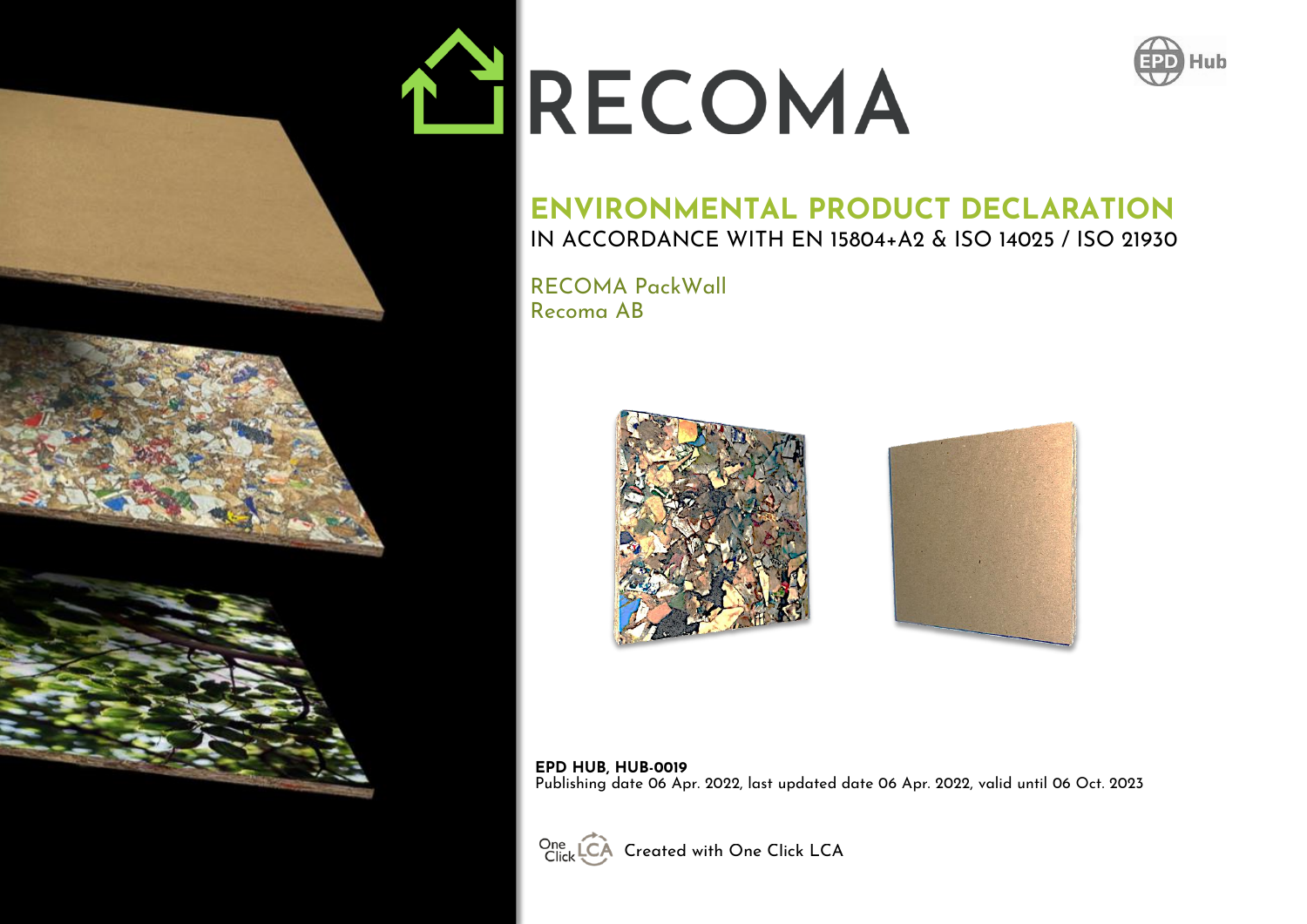

## **GENERAL INFORMATION**

#### **MANUFACTURER**

| Manufacturer    | Recoma AB                              |  |
|-----------------|----------------------------------------|--|
| <b>Address</b>  | Norra Kringelvägen 13 28141 Hässleholm |  |
| Contact details | info@recoma.se                         |  |
| Website         | www.recoma.se                          |  |

#### **EPD STANDARDS, SCOPE AND VERIFICATION**

| Program operator        | EPD Hub, hub@epdhub.com                                                                                                                         |
|-------------------------|-------------------------------------------------------------------------------------------------------------------------------------------------|
| Reference standard      | EN 15804+A2:2019 and ISO 14025                                                                                                                  |
| <b>PCR</b>              | EPD Hub Core PCR version 1.0, 1 Feb 2022                                                                                                        |
| Sector                  | Construction product                                                                                                                            |
| <b>Category of EPD</b>  | Design phase EPD                                                                                                                                |
| Scope of the EPD        | Cradle to gate with options, A4, and<br>modules CI-C4 and D                                                                                     |
| <b>EPD</b> author       | Max Rosenberg, Recoma AB                                                                                                                        |
| <b>EPD</b> verification | Independent verification of this EPD and<br>data, according to ISO 14025:<br>$\Box$ Internal certification $\boxtimes$ External<br>verification |
| <b>EPD</b> verifier     | Elma Avdyli, EPD Hub                                                                                                                            |

The manufacturer has the sole ownership, liability, and responsibility for the EPD. EPDs within the same product category but from different programs may not be comparable. EPDs of construction products may not be comparable if they do not comply with EN 15804 and if they are not compared in a building context.

**PRODUCT** 

| Product name        | <b>RECOMA PackWall</b> |
|---------------------|------------------------|
| Place of production | Hässleholm, Sweden     |
| Period for data     | 2021                   |
| Averaging in EPD    | No averaging           |

#### **ENVIRONMENTAL DATA SUMMARY**

| <b>Declared unit</b>            | 1 <sub>m2</sub> |
|---------------------------------|-----------------|
| <b>Declared unit mass</b>       | $9,36$ kg       |
| GWP-fossil, AI-A3 (kgCO2e)      | 0.424           |
| GWP-total, A1-A3 (kgCO2e)       | 0,488           |
| Secondary material, inputs (%)  | 5,38            |
| Secondary material, outputs (%) | 100             |
| Total energy use, A1-A3 (kWh)   | 1,79            |
| Total water use, A1-A3 (m3e)    | 0.00413         |



2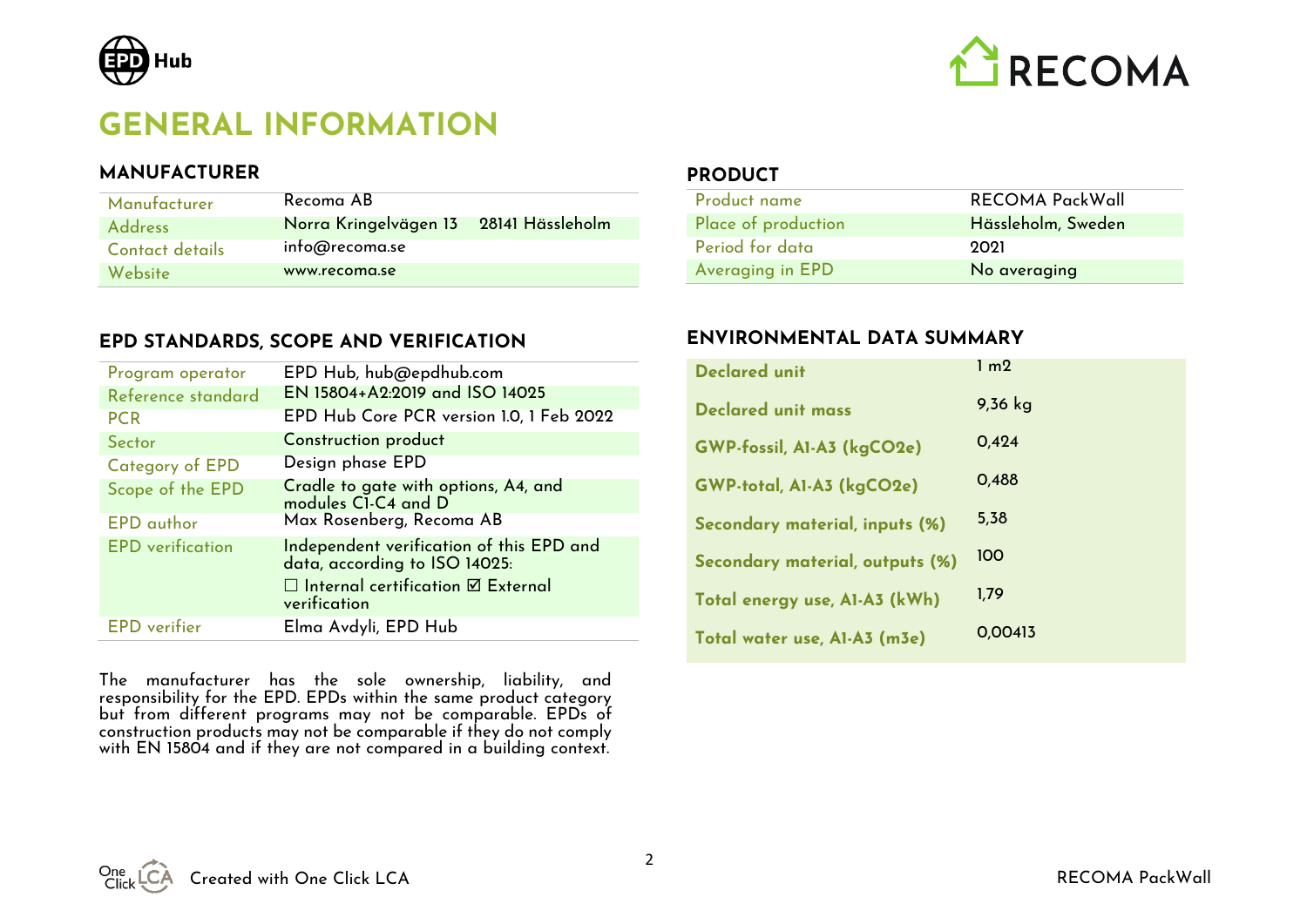



## **PRODUCT AND MANUFACTURER**

#### **ABOUT THE MANUFACTURER**

RECOMA manufactures construction boards from recycled material with a unique combination of properties; strong and durable, protected against moisture and mold, as well as superior thermal and sound insulation. RECOMA manufactures its products from 100% recycled composite packaging in a process generating 0 waste, 0 emissions and using 0 water and 0 additives. The product is also 100% recyclable, contributing to the transition to a circular economy. RECOMA uses 100% food-grade material in its production, without adding any glues or other chemicals, making it safe to handle.

#### **PRODUCT DESCRIPTION**

RECOMA PackWall is a construction board designed for use in construction and furniture manufacturing. The boards can be custom ordered but are offered as standard in dimensions 1200x2500 mm. This EPD represents a 12mm thick board. Thickness of the boards vary between 8 and 18 mm depending on variant of the product (see table under headline 3). The surface of the boards is laminated with LDPE (low density polyethylene, 25 g / m2) and paperboard (200 g / m2) which contributes to a smooth surface ready for treatment. Density of the boards vary between cca 750- 850 kg / m3. Tolerance of thickness +/- 0.7 mm.

Further information can be found at [www.recoma.se.](http://www.recoma.se/)

#### **PRODUCT RAW MATERIAL MAIN COMPOSITION**

| Raw material category Amount, mass- % |    | <b>Material origin</b> |
|---------------------------------------|----|------------------------|
| Metals                                | 5  | Sweden                 |
| Minerals                              | ۰  |                        |
| Fossil materials                      | 29 | Sweden                 |
| Bio-based materials                   | 66 | Sweden                 |

#### **BIOGENIC CARBON CONTENT**

Product's biogenic carbon content at the factory gate

| <b>FUNCTIONAL UNIT AND SERVICE LIFE</b>    |  |  |
|--------------------------------------------|--|--|
| Biogenic carbon content in packaging, kg C |  |  |
| Biogenic carbon content in product, kg C   |  |  |

| Declared unit          | $1 \text{ m}$ |
|------------------------|---------------|
| Mass per declared unit | 9,36 kg       |

#### **SUBSTANCES, REACH - VERY HIGH CONCERN**

The product does not contain any REACH SVHC substances in amounts greater than 0,1 % (1000 ppm).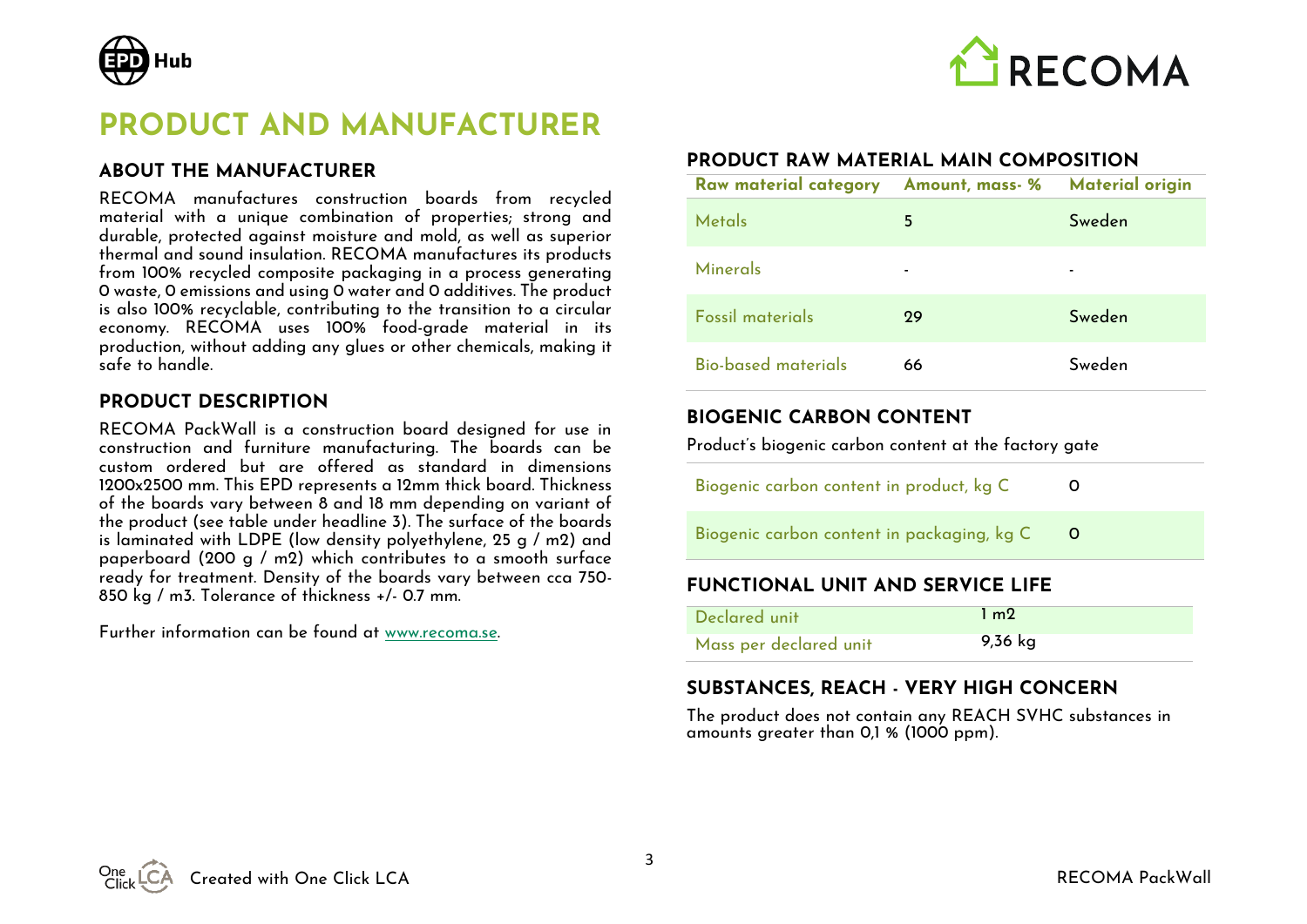

## **PRODUCT LIFE-CYCLE**

#### **SYSTEM BOUNDARY**

This EPD covers the life-cycle modules listed in the following table.

|                  | Product<br>stage              |                |                | Assembly<br>stage |     |                 |                | Use stage           |                |                                      |                                                           |                                   | <b>End of life</b> | stage     |                | <b>Beyond the</b><br>system<br>boundaries |             |                        |  |  |  |
|------------------|-------------------------------|----------------|----------------|-------------------|-----|-----------------|----------------|---------------------|----------------|--------------------------------------|-----------------------------------------------------------|-----------------------------------|--------------------|-----------|----------------|-------------------------------------------|-------------|------------------------|--|--|--|
| A1               | A <sub>2</sub>                | A <sub>3</sub> | A <sub>4</sub> | A <sub>5</sub>    | в   | C1              | C <sub>2</sub> | C3                  | C <sub>4</sub> |                                      | D                                                         |                                   |                    |           |                |                                           |             |                        |  |  |  |
| $\mathbf x$      | x                             | $\mathbf x$    | x              | x                 |     |                 |                |                     |                |                                      | MND MND MND MND MND MND MND<br>x<br>$\mathbf x$<br>x<br>x |                                   |                    |           |                |                                           | $\mathbf x$ |                        |  |  |  |
| Raw<br>materials | ₹<br>g<br><b>S</b><br>हु<br>ı | Manufacturing  | ₹<br>ansport   | Assembly          | Use | Μā.<br>ᇽ<br>nce | Repair         | Replace<br>me<br>Ė. | Refurbishment  | energy<br>O<br>perat<br>iiona<br>osn | water<br>O<br><b>pera</b><br>tional<br>use                | o<br>econstr<br><.<br>န<br>Ë<br>- | Transport          | ⋞<br>aste | Ξ<br>sods<br>₾ | Reuse                                     | Recovery    | Recy<br>≏<br>- -<br>శె |  |  |  |

Modules not declared =  $MND$ . Modules not relevant =  $MNR$ .

#### **MANUFACTURING AND PACKAGING (A1-A3)**

The environmental impacts considered for the product stage cover the manufacturing of raw materials used in the production as well as packaging materials and other ancillary materials. Also, fuels used by machines, and handling of waste formed in the production processes at the manufacturing facilities are included in this stage. The study also considers the material losses occurring during the manufacturing processes as well as losses during electricity transmission.

Steps in the production process include shredding the input material (waste beverage cartons) to a fraction size of around 30x30 mm, heating the material up above the melting point of the polymer content and pressing it between layers of recycled LDPEfilm and paperboard, then cooling the finished product down, format sawing it to size and loading it on pallets. Pallets also manufactured from waste beverage cartons. The boards are then secured on the pallets with recycled plastic straps.

#### **TRANSPORT AND INSTALLATION (A4-A5)**

Transportation impacts occurred from final products delivery to construction site (A4) cover fuel direct exhaust emissions,



environmental impacts of fuel production, as well as related infrastructure emissions.

The transportation distance is defined according to the PCR. Average distance of transportation from production plant to building site is assumed as 270,7 km (the mean distance from production plant to the main markets of Malmö, Göteborg, and Stockholm) and the transportation method is assumed to be lorry. Vehicle capacity utilization volume factor is assumed to be 100 which means full load. Empty returns are not taken into account as it is assumed that return trip is used by the transportation company to serve the needs of other clients. Transportation does not cause losses as product are packaged properly. Also, volume capacity utilisation factor is assumed to be 100 for the nested packaged products.

#### **PRODUCT USE AND MAINTENANCE (B1-B7)**

This EPD does not cover the use phase.

Air, soil, and water impacts during the use phase have not been studied.

#### **PRODUCT END OF LIFE (C1-C4, D)**

At the end-of-life, in the demolition phase 100% of the waste is assumed to be collected. The demolition process consumes negligible energy as removal/demolition is performed manually or with minor usage of power tools (C1). The dismantled construction board is delivered to the nearest construction waste treatment plant, average distance 20 km (C2) for energy recovery. At the waste treatment plant, waste that can be reused, recycled or recovered for energy is separated and diverted for further use(C3). Unusable materials are disposed of in a landfill (C4). Due to the product being made from completely recycled material, no benefit is claimed for the energy recovery from incineration, which is accounted for as a load (D).

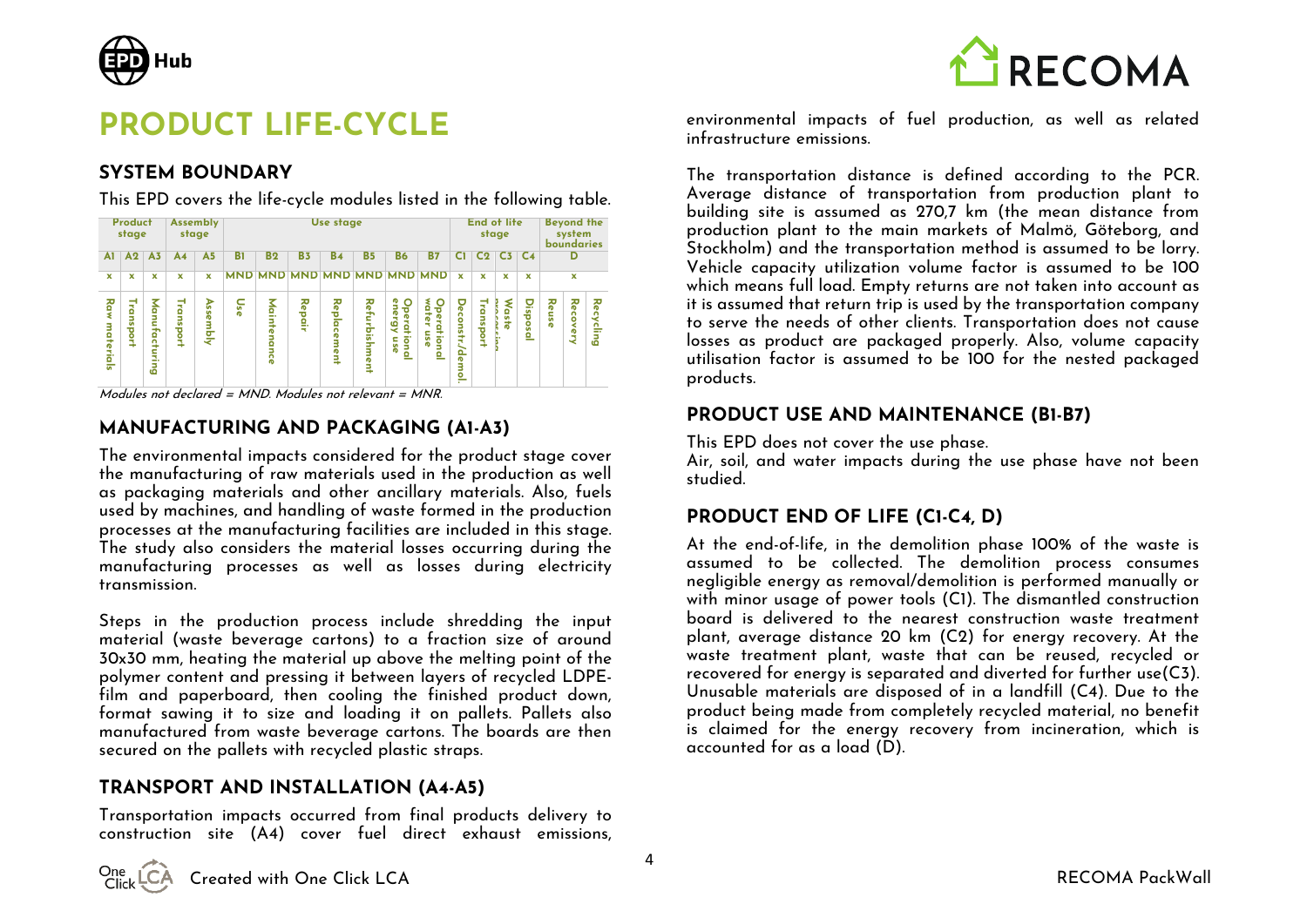



# **MANUFACTURING PROCESS**



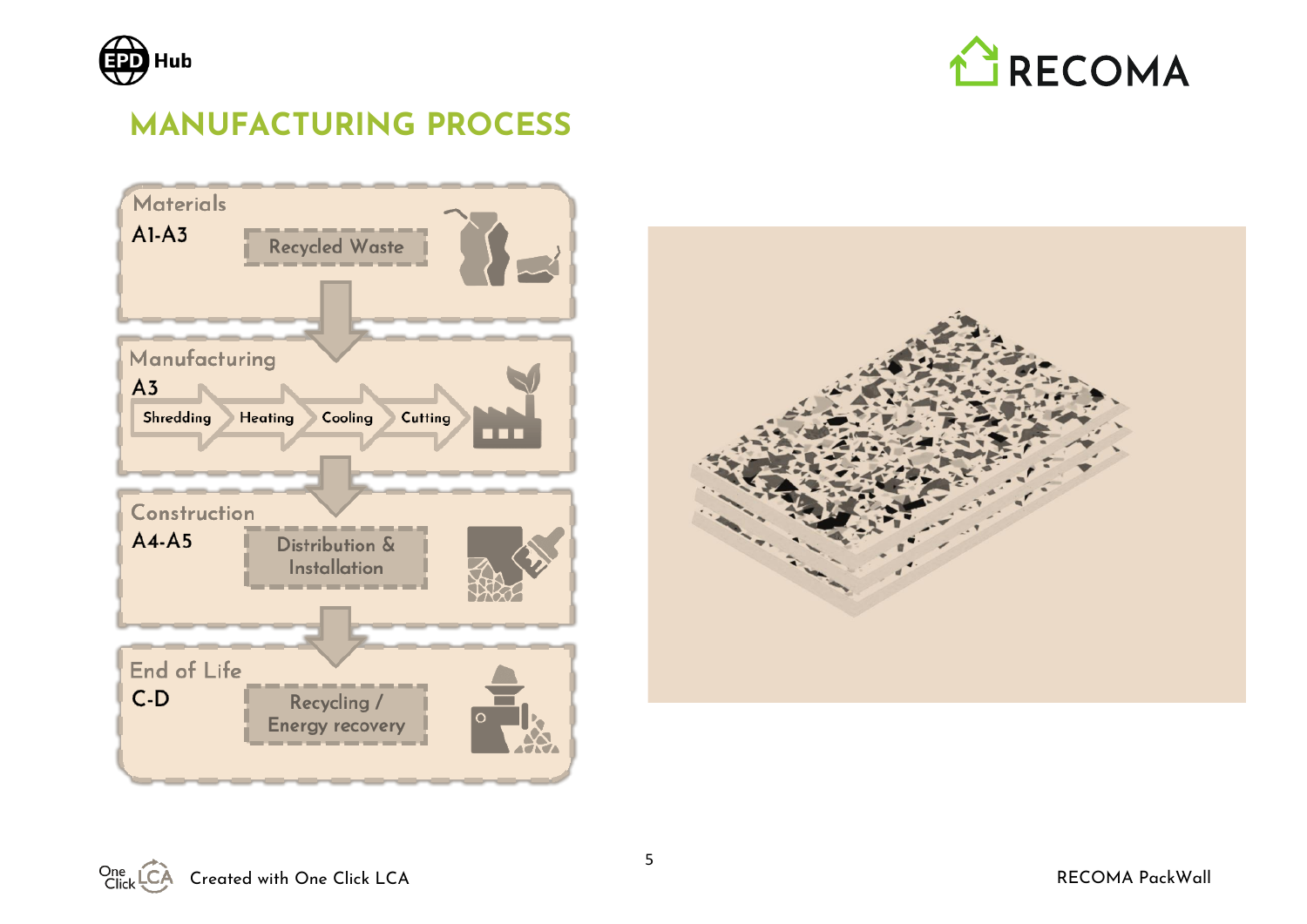

## **LIFE-CYCLE ASSESSMENT**

#### **CUT-OFF CRITERIA**

The study does not exclude any modules or processes which are stated mandatory in the reference standard and the applied PCR. The study does not exclude any hazardous materials or substances. The study includes all major raw material and energy consumption. All inputs and outputs of the unit processes, for which data is available for, are included in the calculation. There is no neglected unit process more than 1% of total mass or energy flows. The module specific total neglected input and output flows also do not exceed 5% of energy usage or mass.

The production of capital equipment, construction activities, and infrastructure, maintenance and operation of capital equipment, personnel-related activities, energy and water use related to company management and sales activities are excluded.

#### **ALLOCATION, ESTIMATES AND ASSUMPTIONS**

Allocation is required if some material, energy, and waste data cannot be measured separately for the product under investigation. In this study, as per the reference standard, allocation is conducted in the following order;

- 1. Allocation should be avoided.
- 2. Allocation should be based on physical properties (e.g., mass, volume) when the difference in revenue is small.
- 3. Allocation should be based on economic values.

As this is the only product produced in the factory, but in different thicknesses and density - raw material, packaging material, and energy consumption data is allocated based on annual production rate and made with high accuracy and precision.



However, as 12 months production data is not available, estimates for raw material, packaging material, and energy consumption have been taken from the manufacture of the same product by another manufacturer that uses similar materials, machinery, and manufacturing process. These estimates take into account any location-specific deviations and details in product.

The values for 1 square meter of board are calculated by considering the total product weight per annual production. According to the ratio of the annual production of the declared product to the total annual production at the factory, the annual total raw materials, energy consumption and packaging materials per the declared product are allocated. Subsequently, the product output fixed to 9,36 kg of element and the corresponding amount of product is used in the calculations.

This LCA study is conducted in accordance with all methodological considerations, such as performance, system boundaries, data quality, allocation procedures, and decision rules to evaluate inputs and outputs.

Allocation used in environmental data sources is aligned with the above.

#### **AVERAGES AND VARIABILITY**

This EPD is product and factory specific and does not contain average calculations.

#### **LCA SOFTWARE AND BIBLIOGRAPHY**

This EPD has been created using One Click LCA EPD Generator. The LCA and EPD have been prepared according to the reference standards and ISO 14040/14044. Ecoinvent and One Click LCA databases were used as sources of environmental data.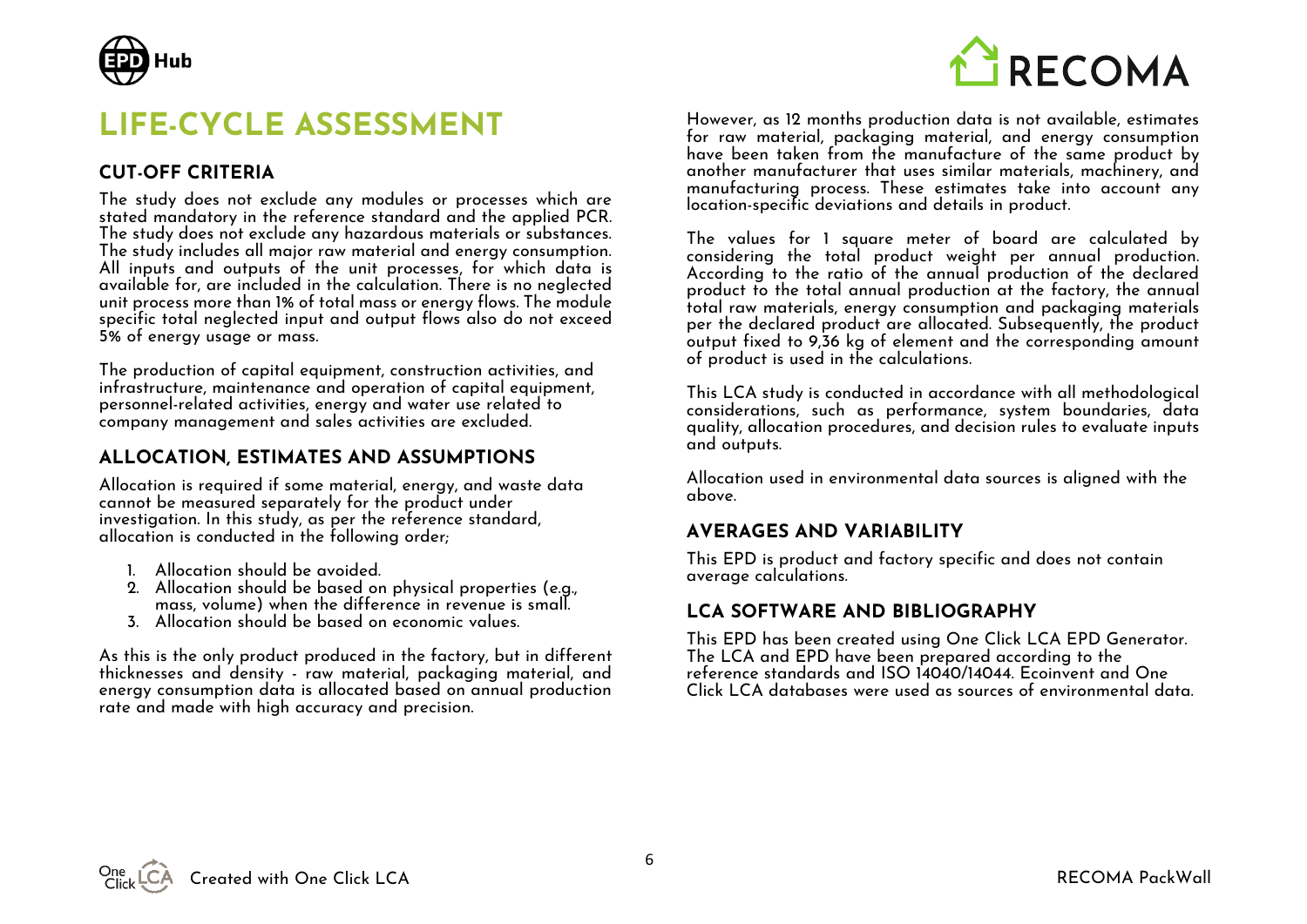



## **ENVIRONMENTAL IMPACT DATA**

#### **CORE ENVIRONMENTAL IMPACT INDICATORS – EN 15804+A2, PEF**

| Impact category                    | Unit                 | ΑI          | A <sub>2</sub> | A <sub>3</sub> | $AI-A3$     | A <sub>4</sub> | A <sub>5</sub> | B <sub>1</sub> | <b>B2</b>  | <b>B3</b>  | <b>B4</b>  | <b>B5</b>  | <b>B6</b>  | <b>B7</b>  | CI         | C <sub>2</sub> | C <sub>3</sub> | C <sub>4</sub> | D          |
|------------------------------------|----------------------|-------------|----------------|----------------|-------------|----------------|----------------|----------------|------------|------------|------------|------------|------------|------------|------------|----------------|----------------|----------------|------------|
| GWP - total                        | kg CO <sub>2</sub> e | 2,18E-1     | $2,65E-1$      | 4,07E-3        | 4,88E-1     | 4,26E-1        | <b>MND</b>     | <b>MND</b>     | <b>MND</b> | <b>MND</b> | <b>MND</b> | <b>MND</b> | <b>MND</b> | <b>MND</b> | <b>OEO</b> | $1,7E-2$       | 5,11E0         | <b>OEO</b>     | <b>OEO</b> |
| GWP - fossil                       | kg CO <sub>2</sub> e | $1,57E-1$   | $2,65E-1$      | $2,82E-3$      | $4,24E-1$   | $4.3E-1$       | <b>MND</b>     | <b>MND</b>     | <b>MND</b> | <b>MND</b> | <b>MND</b> | <b>MND</b> | <b>MND</b> | <b>MND</b> | <b>OEO</b> | $1,7E-2$       | 4,67E-1        | <b>OEO</b>     | <b>OEO</b> |
| GWP - biogenic                     | kg CO <sub>2</sub> e | 6,03E-2     | $1,83E-4$      | 1,22E-3        | 6,17E-2     | $2,29E-4$      | <b>MND</b>     | <b>MND</b>     | <b>MND</b> | <b>MND</b> | <b>MND</b> | <b>MND</b> | <b>MND</b> | <b>MND</b> | <b>OEO</b> | $1,24E-5$      | 4,64EO         | <b>OEO</b>     | <b>OEO</b> |
| <b>GWP - LULUC</b>                 | kg CO <sub>2</sub> e | $1.41E - 3$ | 8.29E-5        | $2.53E - 5$    | $1.52E - 3$ | $1.52E - 4$    | <b>MND</b>     | <b>MND</b>     | <b>MND</b> | <b>MND</b> | <b>MND</b> | <b>MND</b> | <b>MND</b> | <b>MND</b> | <b>OEO</b> | $5,12E-6$      | 3,08E-4        | <b>OEO</b>     | <b>OEO</b> |
| Ozone depletion                    | kg CFC.              | $1.82E - 8$ | $6,2E-8$       | 3,84E-10       | 8,05E-8     | $9.76E - 8$    | <b>MND</b>     | <b>MND</b>     | <b>MND</b> | <b>MND</b> | <b>MND</b> | <b>MND</b> | <b>MND</b> | <b>MND</b> | <b>OEO</b> | $4E-9$         | $9,03E-8$      | <b>OEO</b>     | <b>OEO</b> |
| pot.<br>Acidification<br>potential | mol H <sup>+</sup> e | $6,5E-4$    | $1,4E-3$       | $1,27E-5$      | 2,06E-3     | $1,76E-3$      | <b>MND</b>     | <b>MND</b>     | <b>MND</b> | <b>MND</b> | <b>MND</b> | <b>MND</b> | <b>MND</b> | <b>MND</b> | <b>OEO</b> | 7,15E-5        | $4,27E-3$      | <b>OEO</b>     | <b>OEO</b> |
| $EP-freeshwater3$                  | kg Pe                | $1.03E - 5$ | $2.12E - 6$    | 1.86E-7        | $1,26E-5$   | $3.6E - 6$     | <b>MND</b>     | <b>MND</b>     | <b>MND</b> | <b>MND</b> | <b>MND</b> | <b>MND</b> | <b>MND</b> | <b>MND</b> | <b>OEO</b> | 1,38E-7        | 6,98E-6        | <b>OEO</b>     | <b>OEO</b> |
| <b>EP-marine</b>                   | kg Ne                | $2.47E - 4$ | 4,05E-4        | 4,49E-6        | $6,56E-4$   | $5,22E-4$      | <b>MND</b>     | <b>MND</b>     | <b>MND</b> | <b>MND</b> | <b>MND</b> | <b>MND</b> | <b>MND</b> | <b>MND</b> | <b>OEO</b> | $2,15E-5$      | $2,2E-3$       | <b>OEO</b>     | <b>OEO</b> |
| <b>EP-terrestrial</b>              | mol Ne               | $2E-3$      | 4,48E-3        | 3,98E-5        | $6,52E-3$   | 5,76E-3        | <b>MND</b>     | <b>MND</b>     | <b>MND</b> | <b>MND</b> | <b>MND</b> | <b>MND</b> | <b>MND</b> | <b>MND</b> | <b>OEO</b> | $2,38E-4$      | $1,61E-2$      | <b>OEO</b>     | <b>OEO</b> |
| POCP ("smog")                      | kg<br>NMVOCe         | 4,06E-4     | $1.38E - 3$    | $7,4E-6$       | $1.8E - 3$  | $1,76E-3$      | <b>MND</b>     | <b>MND</b>     | <b>MND</b> | <b>MND</b> | <b>MND</b> | <b>MND</b> | <b>MND</b> | <b>MND</b> | <b>OEO</b> | $7,65E-5$      | $5,63E-3$      | <b>OEO</b>     | <b>OEO</b> |
| ADP-minerals &<br>metals           | kg Sbe               | $2E-6$      | $4,42E-6$      | $3,7E-8$       | $6,45E-6$   | 1,16E-5        | <b>MND</b>     | <b>MND</b>     | <b>MND</b> | <b>MND</b> | <b>MND</b> | <b>MND</b> | <b>MND</b> | <b>MND</b> | <b>OEO</b> | $2,9E-7$       | 8,31E-6        | <b>OEO</b>     | <b>OEO</b> |
| ADP-fossil resources               | M <sub>l</sub>       | 2,18EO      | 4,09E0         | $5,31E-2$      | 6,33EO      | 6,48E0         | <b>MND</b>     | <b>MND</b>     | <b>MND</b> | <b>MND</b> | <b>MND</b> | <b>MND</b> | <b>MND</b> | <b>MND</b> | <b>OEO</b> | $2,65E-1$      | 6,61E0         | <b>OEO</b>     | <b>OEO</b> |
| Water use <sup>2)</sup>            | $m^3$ e depr.        | 4.94E-2     | $1,5E-2$       | $1,04E-3$      | 6,55E-2     | 2.09E-2        | <b>MND</b>     | <b>MND</b>     | <b>MND</b> | <b>MND</b> | <b>MND</b> | <b>MND</b> | <b>MND</b> | <b>MND</b> | <b>OEO</b> | $9,84E-4$      | $4,53E-2$      | <b>OEO</b>     | <b>OEO</b> |

#### **USE OF NATURAL RESOURCES**

| Impact category                           | Unit           | Al         | A <sub>2</sub> | A <sub>3</sub> | $AI-AS$    | A <sub>4</sub> | A <sub>5</sub> | B <sub>1</sub> | <b>B2</b>  | <b>B3</b>  | <b>B4</b>  | <b>B5</b>  | <b>B6</b>  | <b>B7</b>  | C1         | C <sub>2</sub> | C <sub>3</sub> | C <sub>4</sub> | D          |
|-------------------------------------------|----------------|------------|----------------|----------------|------------|----------------|----------------|----------------|------------|------------|------------|------------|------------|------------|------------|----------------|----------------|----------------|------------|
| $PER$ as<br>Renew<br>enerav               | MJ             | $6.37E-2$  | 5.07E-2        | $9,43E-3$      | $1,24E-1$  | $9.14E - 2$    | <b>MND</b>     | <b>MND</b>     | <b>MND</b> | <b>MND</b> | <b>MND</b> | <b>MND</b> | <b>MND</b> | <b>MND</b> | <b>OEO</b> | 3.33E-3        | 1.59E-1        | <b>OEO</b>     | OEO        |
| PER as<br>Renew.<br>material              | MJ             | 2,59E-1    | <b>OEO</b>     | 4,67E-3        | $2,64E-1$  | <b>OEO</b>     | <b>MND</b>     | <b>MND</b>     | <b>MND</b> | <b>MND</b> | <b>MND</b> | <b>MND</b> | <b>MND</b> | <b>MND</b> | <b>OEO</b> | <b>OEO</b>     | <b>OEO</b>     | <b>OEO</b>     | <b>OEO</b> |
| Total<br>use ot renew.<br>PER             | MJ             | $3.23E-1$  | 5,07E-2        | 1,41E-2        | 3.88E-1    | $9.14E - 2$    | <b>MND</b>     | <b>MND</b>     | <b>MND</b> | <b>MND</b> | <b>MND</b> | <b>MND</b> | <b>MND</b> | <b>MND</b> | <b>OEO</b> | 3,33E-3        | 1,59E-1        | <b>OEO</b>     | <b>OEO</b> |
| PER as<br>Non-re.                         | MJ             | 2.18EO     | 4,09E0         | $5,31E-2$      | 6,33EO     | 6.48EO         | <b>MND</b>     | <b>MND</b>     | <b>MND</b> | <b>MND</b> | <b>MND</b> | <b>MND</b> | <b>MND</b> | <b>MND</b> | <b>OEO</b> | $2.65E-1$      | 6,61EO         | <b>OEO</b>     | <b>OEO</b> |
| enerav<br>Non-re.<br>$PER$ as<br>material | MJ             | <b>OEO</b> | <b>OEO</b>     | <b>OEO</b>     | <b>OEO</b> | <b>OEO</b>     | <b>MND</b>     | <b>MND</b>     | <b>MND</b> | <b>MND</b> | <b>MND</b> | <b>MND</b> | <b>MND</b> | <b>MND</b> | <b>OEO</b> | <b>OEO</b>     | <b>OEO</b>     | <b>OEO</b>     | <b>OEO</b> |
| Total use ot non-re.<br><b>PFR</b>        | MJ             | 2,18EO     | 4,09E0         | 5,31E-2        | 6,33EO     | 6,48E0         | <b>MND</b>     | <b>MND</b>     | <b>MND</b> | <b>MND</b> | <b>MND</b> | <b>MND</b> | <b>MND</b> | <b>MND</b> | <b>OEO</b> | $2,65E-1$      | 6,61EO         | <b>OEO</b>     | <b>OEO</b> |
| Secondary materials                       | kg             | 4,95E-1    | <b>OEO</b>     | 8,61E-3        | 5,04E-1    | <b>OEO</b>     | <b>MND</b>     | <b>MND</b>     | <b>MND</b> | <b>MND</b> | <b>MND</b> | <b>MND</b> | <b>MND</b> | <b>MND</b> | <b>OEO</b> | <b>OEO</b>     | <b>OEO</b>     | <b>OEO</b>     | <b>OEO</b> |
| Renew.<br>. secondary<br>ءاميته           | M              | <b>OEO</b> | <b>OEO</b>     | <b>OEO</b>     | <b>OEO</b> | <b>OEO</b>     | <b>MND</b>     | <b>MND</b>     | <b>MND</b> | <b>MND</b> | <b>MND</b> | <b>MND</b> | <b>MND</b> | <b>MND</b> | <b>OEO</b> | <b>OEO</b>     | <b>OEO</b>     | <b>OEO</b>     | <b>OEO</b> |
| Non-ren. secondary fuels                  | M              | <b>OEO</b> | <b>OEO</b>     | <b>OEO</b>     | <b>OEO</b> | <b>OEO</b>     | <b>MND</b>     | <b>MND</b>     | <b>MND</b> | <b>MND</b> | <b>MND</b> | <b>MND</b> | <b>MND</b> | <b>MND</b> | <b>OEO</b> | <b>OEO</b>     | <b>OEO</b>     | <b>OEO</b>     | <b>OEO</b> |
| Use ot net tresh<br>water                 | m <sup>3</sup> | 3,23E-3    | 8,37E-4        | $6,15E-5$      | 4,13E-3    | $1,11E-3$      | <b>MND</b>     | <b>MND</b>     | <b>MND</b> | <b>MND</b> | <b>MND</b> | <b>MND</b> | <b>MND</b> | <b>MND</b> | <b>OEO</b> | $5,51E-5$      | 1,76E-3        | <b>OEO</b>     | <b>OEO</b> |

water 6) PER = Primary energy resources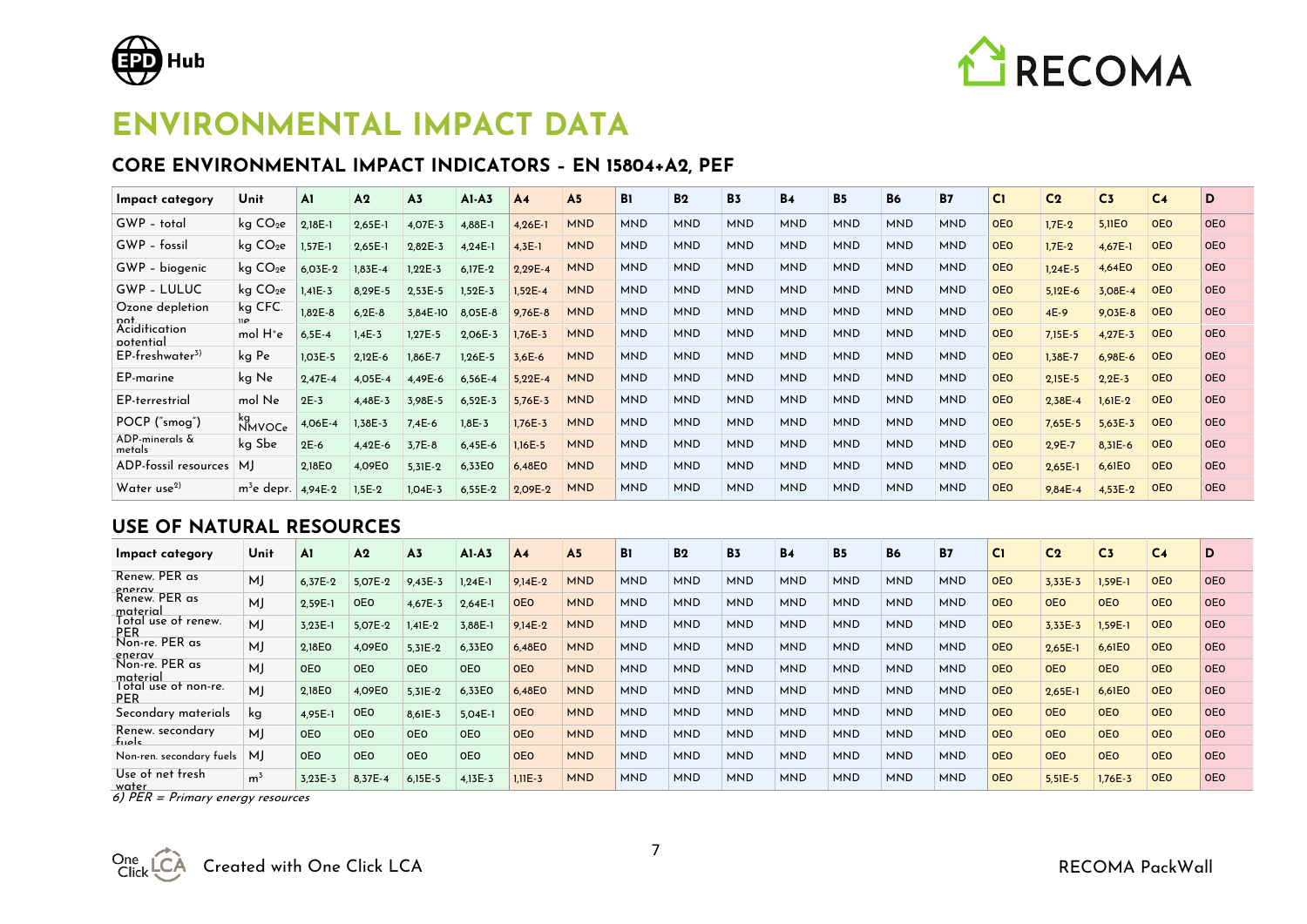



#### **END OF LIFE – WASTE**

| Impact category            | Unit | Al         | A <sub>2</sub> | A3        | $AI-A3$   | AA          | A5         | B1         | B <sub>2</sub> | B3         | <b>B4</b>  | <b>B5</b>  | <b>B6</b>  | <b>B7</b>  | <b>C1</b>  | C <sub>2</sub> |            |            |            |
|----------------------------|------|------------|----------------|-----------|-----------|-------------|------------|------------|----------------|------------|------------|------------|------------|------------|------------|----------------|------------|------------|------------|
| Hazardous waste            | kg   | $6.5E - 3$ | 3,99E-3        | $1,22E-4$ | 1,06E-2   | 6,58E-3     | <b>MND</b> | <b>MND</b> | <b>MND</b>     | <b>MND</b> | <b>MND</b> | <b>MND</b> | <b>MND</b> | <b>MND</b> | <b>OEO</b> | $2.57E - 4$    | <b>OEO</b> | <b>OEO</b> | <b>OEO</b> |
| : Non-hazardous waste   kg |      | $3.04E-1$  | $4,28E-1$      | $5,47E-3$ | $7,38E-1$ | 4,52E-1     | <b>MND</b> | <b>MND</b> | <b>MND</b>     | <b>MND</b> | <b>MND</b> | <b>MND</b> | <b>MND</b> | <b>MND</b> | <b>OEO</b> | $2.84E - 2$    | <b>OEO</b> | <b>OEO</b> | <b>OEO</b> |
| Radioactive waste          | kg   | 5.79E-6    | $2,81E-5$      | 2,67E-7   | $3,42E-5$ | $4.44E - 5$ | <b>MND</b> | <b>MND</b> | <b>MND</b>     | <b>MND</b> | <b>MND</b> | <b>MND</b> | <b>MND</b> | <b>MND</b> | <b>OEO</b> | $1.82E - 6$    | <b>OEO</b> | <b>OEO</b> | <b>OEO</b> |

#### **END OF LIFE – OUTPUT FLOWS**

| Impact category             | Unit | A1         | A <sub>2</sub> | A3         | $AI-A3$    | A <sub>4</sub> | A <sub>5</sub> | <b>B</b> <sub>1</sub> | <b>B2</b>  | <b>B3</b>  | <b>B4</b>  | B <sub>5</sub> | <b>B6</b>  | <b>B7</b>  | Сı         | C <sub>2</sub> | C3         | C4         |            |
|-----------------------------|------|------------|----------------|------------|------------|----------------|----------------|-----------------------|------------|------------|------------|----------------|------------|------------|------------|----------------|------------|------------|------------|
| Components for re-<br>use   | ka   | <b>OEO</b> | <b>OEO</b>     | <b>OEO</b> | <b>OEO</b> | <b>OEO</b>     | <b>MND</b>     | <b>MND</b>            | <b>MND</b> | <b>MND</b> | <b>MND</b> | <b>MND</b>     | <b>MND</b> | <b>MND</b> | <b>OEO</b> | <b>OEO</b>     | <b>OEO</b> | <b>OEO</b> | OEO        |
| Materials for<br>recyclina  | ka   | <b>OEO</b> | <b>OEO</b>     | <b>OEO</b> | <b>OEO</b> | <b>OEO</b>     | <b>MND</b>     | <b>MND</b>            | <b>MND</b> | <b>MND</b> | <b>MND</b> | <b>MND</b>     | <b>MND</b> | <b>MND</b> | <b>OEO</b> | <b>OEO</b>     | <b>OEO</b> | <b>OEO</b> | <b>OEO</b> |
| Materials for energy<br>rec | ka   | <b>OEO</b> | <b>OEO</b>     | <b>OEO</b> | <b>OEO</b> | <b>OEO</b>     | <b>MND</b>     | <b>MND</b>            | <b>MND</b> | <b>MND</b> | <b>MND</b> | <b>MND</b>     | <b>MND</b> | <b>MND</b> | <b>OEO</b> | <b>OEO</b>     | 9,36EO     | <b>OEO</b> | OEO        |
| Exported energy             | MJ   | <b>OEO</b> | <b>OEO</b>     | <b>OEO</b> | <b>OEO</b> | <b>OEO</b>     | <b>MND</b>     | <b>MND</b>            | <b>MND</b> | <b>MND</b> | <b>MND</b> | <b>MND</b>     | <b>MND</b> | <b>MND</b> | <b>OEO</b> | <b>OEO</b>     | <b>OEO</b> | <b>OEO</b> | <b>OEO</b> |

#### **ENVIRONMENTAL IMPACTS – EN 15804+A1, CML / ISO 21930**

| Impact category      | Unit                  | A۱          | A <sub>2</sub>  | A <sub>3</sub>  | $AI-A3$     | AA          | A <sub>5</sub> | Bı         | <b>B2</b>  | <b>B3</b>  | <b>B4</b>  | <b>B</b> <sub>5</sub> | <b>B6</b>  | <b>B7</b>  | IСТ        | C <sub>2</sub> | C3          | C <sub>4</sub> |            |
|----------------------|-----------------------|-------------|-----------------|-----------------|-------------|-------------|----------------|------------|------------|------------|------------|-----------------------|------------|------------|------------|----------------|-------------|----------------|------------|
| Global Warming Pot.  | kg CO <sub>2</sub> e  | 1.58E-1     | $2,63E-1$       | $2,86E-3$       | $4,23E-1$   | $4.26E - 1$ | <b>MND</b>     | <b>MND</b> | <b>MND</b> | <b>MND</b> | <b>MND</b> | <b>MND</b>            | <b>MND</b> | <b>MND</b> | <b>OEO</b> | 1.69E-2        | 2,53EO      | <b>OEO</b>     | <b>OEO</b> |
| Ozone depletion Pot. | $kg$ CFC-ne $1.51E-8$ |             | 4,93E-8         | $3,7E-10$       | $6.47E - 8$ | $7.77E-8$   | <b>MND</b>     | <b>MND</b> | <b>MND</b> | <b>MND</b> | <b>MND</b> | <b>MND</b>            | <b>MND</b> | <b>MND</b> | <b>OEO</b> | 3.18E-9        | $7,24E-8$   | <b>OEO</b>     | <b>OEO</b> |
| Acidification        | kg SO <sub>2</sub> e  | $4.13E - 4$ | 7,82E-4         | 8E-6            | $1,2E-3$    | $8.62E - 4$ | <b>MND</b>     | <b>MND</b> | <b>MND</b> | <b>MND</b> | <b>MND</b> | <b>MND</b>            | <b>MND</b> | <b>MND</b> | <b>OEO</b> | 3,46E-5        | $3.6E - 3$  | <b>OEO</b>     | <b>OEO</b> |
| Eutrophication       | kg $PO_4{}^3e$        | $3.82E - 4$ | $1,34E-4$       | 6,95E-6 5,24E-4 |             | $1.77E - 4$ | <b>MND</b>     | <b>MND</b> | <b>MND</b> | <b>MND</b> | <b>MND</b> | <b>MND</b>            | <b>MND</b> | <b>MND</b> | <b>OEO</b> | 6.99E-6        | $8.51E - 3$ | <b>OEO</b>     | <b>OEO</b> |
| POCP ("smog")        | kg C2H4e              | $2.48E - 5$ | 3,96E-5 4,74E-7 |                 | 6.49E-5     | $5.67E - 5$ | <b>MND</b>     | <b>MND</b> | <b>MND</b> | <b>MND</b> | <b>MND</b> | <b>MND</b>            | <b>MND</b> | <b>MND</b> | <b>OEO</b> | $2,19E-6$      | 8,57E-4     | <b>OEO</b>     | <b>OEO</b> |
| ADP-elements         | ka Sbe                | $2E-6$      | 4,42E-6 3,7E-8  |                 | $6.45E - 6$ | $1.16E - 5$ | <b>MND</b>     | <b>MND</b> | <b>MND</b> | <b>MND</b> | <b>MND</b> | <b>MND</b>            | <b>MND</b> | <b>MND</b> | <b>OEO</b> | $2,9E-7$       | $8.31E - 6$ | <b>OEO</b>     | <b>OEO</b> |
| ADP-fossil           | MJ                    | 2.18EO      | 4,09E0          | $5.31E - 2$     | 6,33EO      | 6,48EO      | <b>MND</b>     | <b>MND</b> | <b>MND</b> | <b>MND</b> | <b>MND</b> | <b>MND</b>            | <b>MND</b> | <b>MND</b> | <b>OEO</b> | $2,65E-1$      | 6,61EO      | <b>OEO</b>     | <b>OEO</b> |